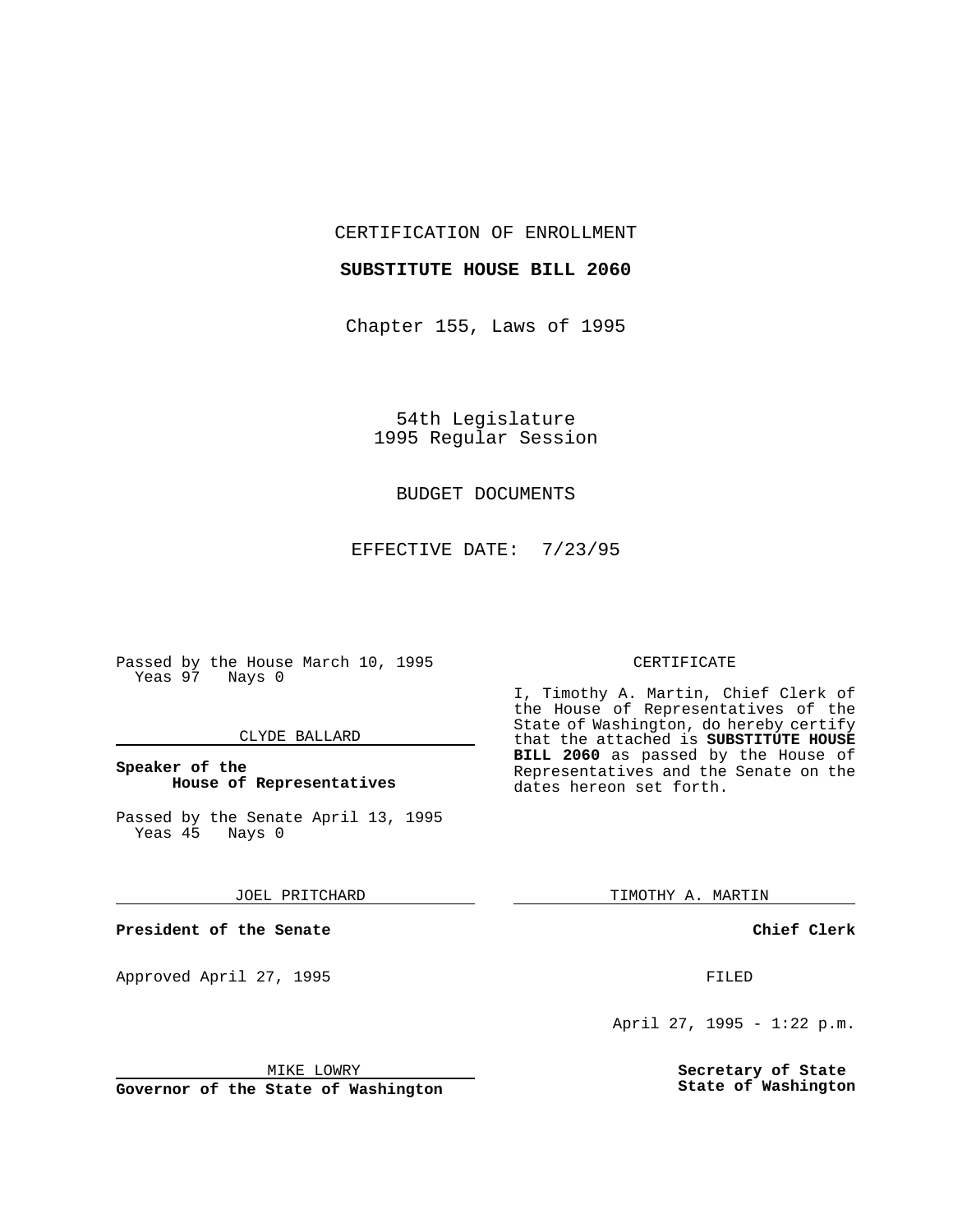# **SUBSTITUTE HOUSE BILL 2060** \_\_\_\_\_\_\_\_\_\_\_\_\_\_\_\_\_\_\_\_\_\_\_\_\_\_\_\_\_\_\_\_\_\_\_\_\_\_\_\_\_\_\_\_\_\_\_

\_\_\_\_\_\_\_\_\_\_\_\_\_\_\_\_\_\_\_\_\_\_\_\_\_\_\_\_\_\_\_\_\_\_\_\_\_\_\_\_\_\_\_\_\_\_\_

Passed Legislature - 1995 Regular Session

**State of Washington 54th Legislature 1995 Regular Session**

**By** House Committee on Appropriations (originally sponsored by Representative Foreman)

Read first time 03/06/95.

1 AN ACT Relating to the budget document offered by the governor to 2 the legislature; and amending RCW 43.88.020.

3 BE IT ENACTED BY THE LEGISLATURE OF THE STATE OF WASHINGTON:

4 **Sec. 1.** RCW 43.88.020 and 1994 c 184 s 9 are each amended to read 5 as follows:

6 (1) "Budget" means a proposed plan of expenditures for a given 7 period or purpose and the proposed means for financing these 8 expenditures.

9 (2) "Budget document" means a formal((<del>, written</del>)) statement, either 10 written or provided on any electronic media or both, offered by the 11 governor to the legislature, as provided in RCW 43.88.030.

 (3) "Director of financial management" means the official appointed by the governor to serve at the governor's pleasure and to whom the governor may delegate necessary authority to carry out the governor's duties as provided in this chapter. The director of financial management shall be head of the office of financial management which 17 shall be in the office of the governor.

18 (4) "Agency" means and includes every state office, officer, each 19 institution, whether educational, correctional or other, and every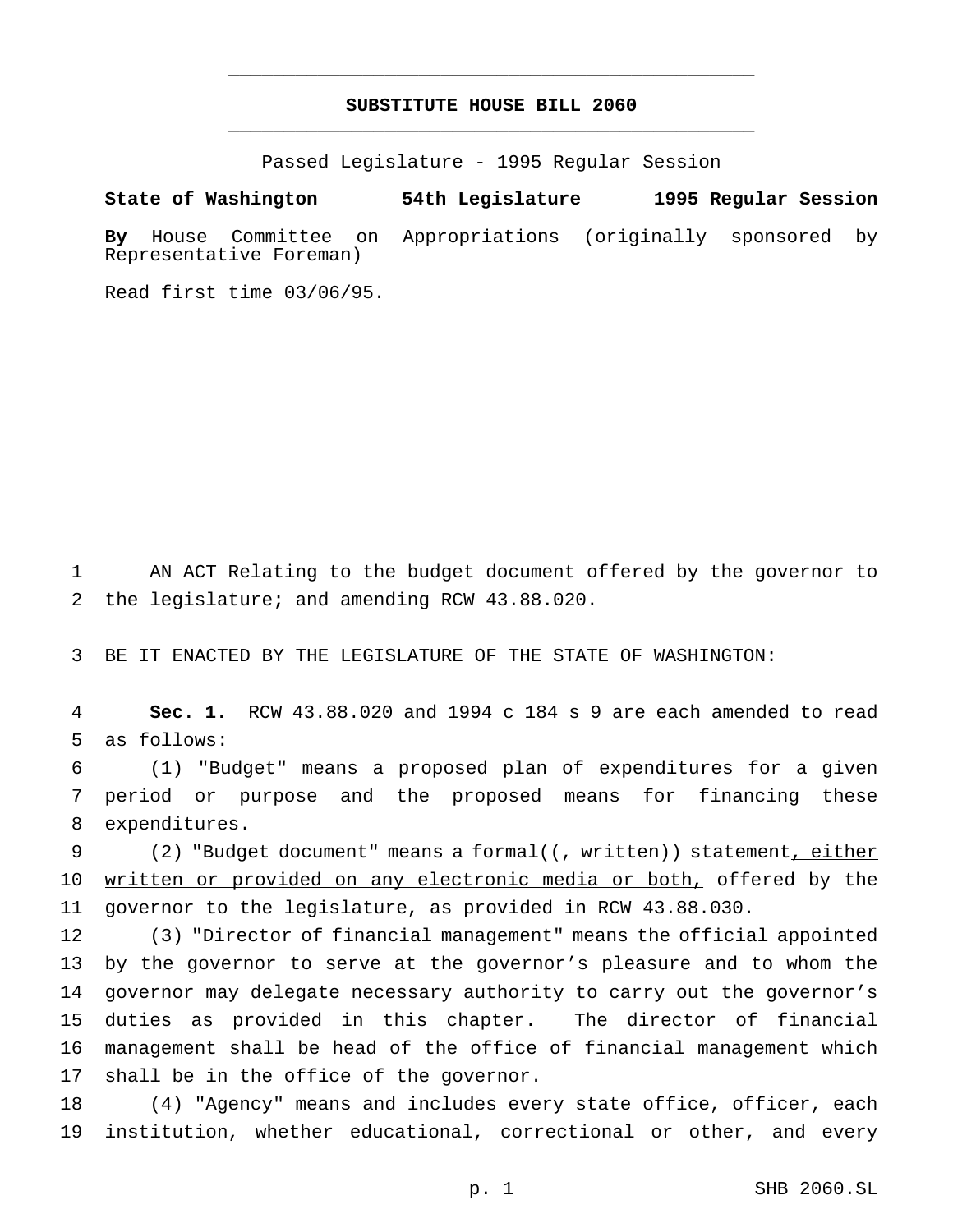department, division, board and commission, except as otherwise provided in this chapter.

 (5) "Public funds", for purposes of this chapter, means all moneys, including cash, checks, bills, notes, drafts, stocks, and bonds, whether held in trust, for operating purposes, or for capital purposes, and collected or disbursed under law, whether or not such funds are otherwise subject to legislative appropriation, including funds maintained outside the state treasury.

 (6) "Regulations" means the policies, standards, and requirements, stated in writing, designed to carry out the purposes of this chapter, as issued by the governor or the governor's designated agent, and which shall have the force and effect of law.

 (7) "Ensuing biennium" means the fiscal biennium beginning on July 1st of the same year in which a regular session of the legislature is held during an odd-numbered year pursuant to Article II, section 12 of the Constitution and which biennium next succeeds the current biennium.

 (8) "Dedicated fund" means a fund in the state treasury, or a separate account or fund in the general fund in the state treasury, that by law is dedicated, appropriated or set aside for a limited object or purpose; but "dedicated fund" does not include a revolving fund or a trust fund.

 (9) "Revolving fund" means a fund in the state treasury, established by law, from which is paid the cost of goods or services furnished to or by a state agency, and which is replenished through charges made for such goods or services or through transfers from other accounts or funds.

 (10) "Trust fund" means a fund in the state treasury in which designated persons or classes of persons have a vested beneficial interest or equitable ownership, or which was created or established by a gift, grant, contribution, devise, or bequest that limits the use of the fund to designated objects or purposes.

 (11) "Administrative expenses" means expenditures for: (a) Salaries, wages, and related costs of personnel and (b) operations and maintenance including but not limited to costs of supplies, materials, services, and equipment.

 (12) "Fiscal year" means the year beginning July 1st and ending the following June 30th.

 (13) "Lapse" means the termination of authority to expend an appropriation.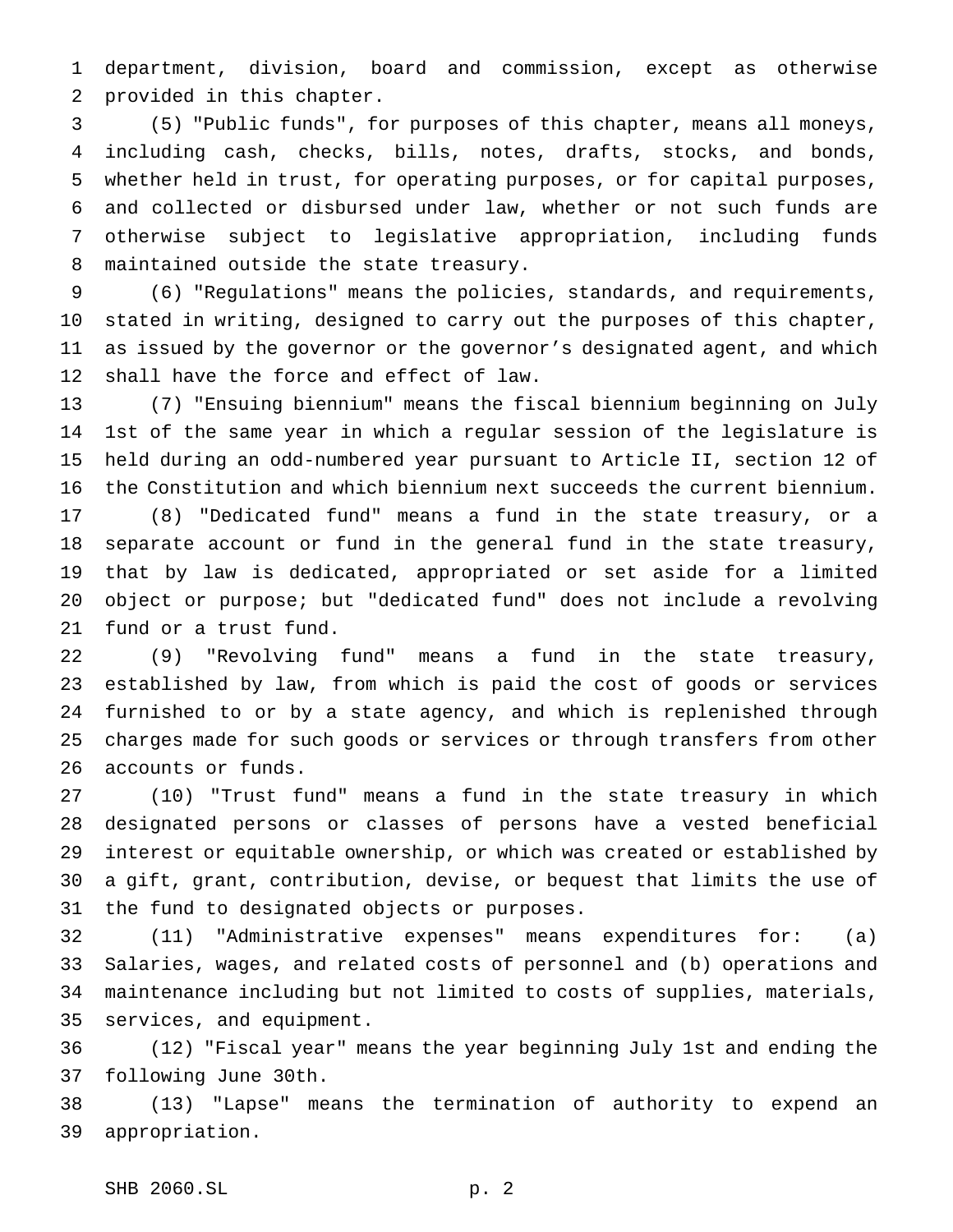(14) "Legislative fiscal committees" means the legislative budget committee, the legislative evaluation and accountability program committee, the ways and means committees of the senate and house of representatives, and, where appropriate, the legislative transportation committee.

 (15) "Fiscal period" means the period for which an appropriation is made as specified within the act making the appropriation.

 (16) "Primary budget driver" means the primary determinant of a budget level, other than a price variable, which causes or is associated with the major expenditure of an agency or budget unit within an agency, such as a caseload, enrollment, workload, or population statistic.

 (17) "Stabilization account" means the budget stabilization account created under RCW 43.88.525 as an account in the general fund of the state treasury.

 (18) "State tax revenue limit" means the limitation created by chapter 43.135 RCW.

 (19) "General state revenues" means the revenues defined by Article VIII, section 1(c) of the state Constitution.

 (20) "Annual growth rate in real personal income" means the estimated percentage growth in personal income for the state during the current fiscal year, expressed in constant value dollars, as published by the office of financial management or its successor agency.

 (21) "Estimated revenues" means estimates of revenue in the most recent official economic and revenue forecast prepared under RCW 82.33.020, and prepared by the office of financial management for those funds, accounts, and sources for which the office of the economic and revenue forecast council does not prepare an official forecast including estimates of revenues to support financial plans under RCW 44.40.070, that are prepared by the office of financial management in consultation with the interagency task force.

 (22) "Estimated receipts" means the estimated receipt of cash in the most recent official economic and revenue forecast prepared under RCW 82.33.020, and prepared by the office of financial management for those funds, accounts, and sources for which the office of the economic and revenue forecast council does not prepare an official forecast.

 (23) "State budgeting, accounting, and reporting system" means a system that gathers, maintains, and communicates fiscal information. The system links fiscal information beginning with development of